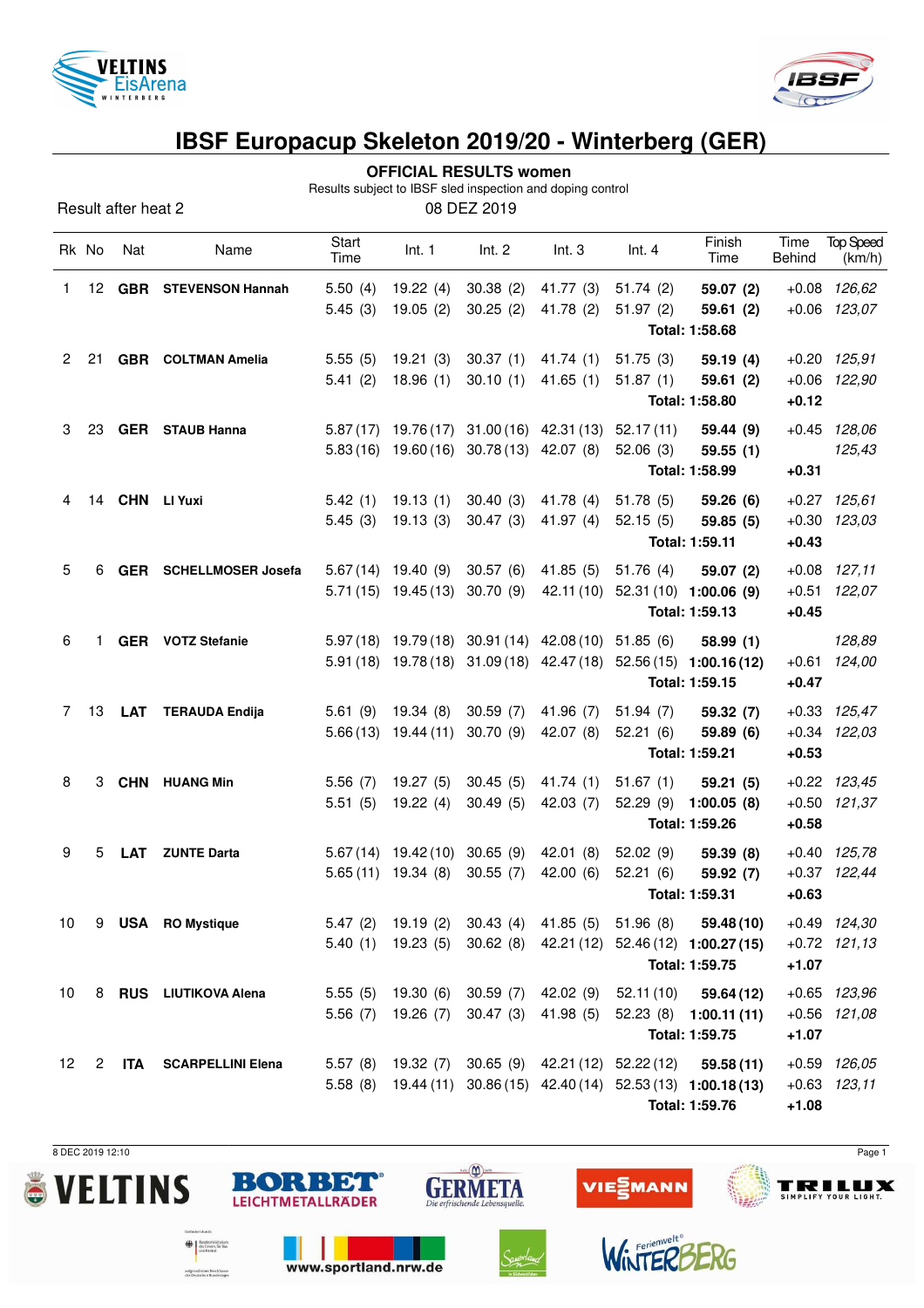



**OFFICIAL RESULTS women**

Results subject to IBSF sled inspection and doping control

| Result after heat 2 | 08 DEZ 2019 |
|---------------------|-------------|
|---------------------|-------------|

|    | Rk No | Nat           | Name                                                                                                    | Start<br>Time        | Int. 1                           | Int. 2                                         | Int.3                                                                                | Int.4    | Finish<br>Time                                                                                                  | Time<br>Behind                | <b>Top Speed</b><br>(km/h)         |
|----|-------|---------------|---------------------------------------------------------------------------------------------------------|----------------------|----------------------------------|------------------------------------------------|--------------------------------------------------------------------------------------|----------|-----------------------------------------------------------------------------------------------------------------|-------------------------------|------------------------------------|
| 13 | 10    |               | <b>USA HURLEY Kristen</b>                                                                               |                      | $5.60(10)$ 19.49(15)             | 30.86 (15)                                     | 5.74 (16) 19.56 (15) 30.78 (11) 42.20 (11) 52.26 (13)<br>42.43 (16)                  |          | 59.81 (13)<br>$52.65(17)$ 1:00.40(16)<br>Total: 2:00.21                                                         | $+1.53$                       | $+0.82$ 127,16<br>$+0.85$ 122,44   |
| 14 | 4     | <b>RUS</b>    | <b>SUROVTSEVA Mariia</b>                                                                                |                      |                                  |                                                | $5.65(13)$ 19.47(11) 30.82(12) 42.32(14)<br>$5.65(11)$ 19.40(10) 30.71(11) 42.20(11) |          | $52.52(14)$ 1:00.11(14)<br>$52.42(11)$ 1:00.18(13)<br>Total: 2:00.29                                            | $+1.61$                       | $+1.12$ $122,82$<br>$+0.63$ 122,15 |
| 15 | 24    | <b>JPN</b>    | <b>UEHARA Shizuka</b>                                                                                   | 5.53(6)              | $5.62(10)$ 19.47(11)<br>19.25(6) | 30.86 (13)<br>30.50(6)                         | 41.93(3)                                                                             | 52.09(4) | 42.51 (16) 52.81 (17) 1:00.61 (18)<br>59.80 (4)<br>Total: 2:00.41                                               | $+1.73$                       | $+1.62$ 121,04<br>$+0.25$ $122,82$ |
| 16 | 7     | <b>SUI</b>    | <b>HUBER Alena</b>                                                                                      |                      |                                  |                                                | $5.89(17)$ 19.75(17) 31.02(17) 42.46(17)                                             |          | 5.98 (19) 19.97 (19) 31.26 (19) 42.69 (17) 52.78 (16) 1:00.28 (15)<br>$52.59(16)$ 1:00.41(17)<br>Total: 2:00.69 | $+1.29$<br>$+0.86$<br>$+2.01$ | 127,79<br>123,58                   |
| 17 | 18    |               | <b>GER</b> SCHROEDL Sissi                                                                               | 6.03(21)             |                                  | 20.08 (20) 31.48 (20)                          | 43.03 (20)                                                                           |          | 53.16 (20) 1:00.72 (19)<br>6.03 (20) 19.94 (20) 31.17 (19) 42.52 (19) 52.55 (14) 1:00.06 (9)<br>Total: 2:00.78  | $+2.10$                       | $+1.73$ $124,13$<br>$+0.51$ 124,86 |
| 18 | 11    | <b>RUS</b>    | <b>NIKULINA Anastasia</b>                                                                               |                      |                                  |                                                | 5.68 (14) 19.48 (14) 30.79 (14) 42.37 (13)                                           |          | 5.64 (12) 19.54 (14) 30.93 (15) 42.48 (15) 52.70 (15) 1:00.39 (16)<br>52.69 (18) 1:00.57 (19)<br>Total: 2:00.96 | $+2.28$                       | $+1.40$ 122,44<br>+1.02 120,44     |
| 19 | 20    | AUT           | <b>UNTERSCHEIDER Annia</b>                                                                              | 6.04(22)<br>5.97(19) |                                  | 20.11 (21) 31.52 (21)<br>19.92 (19) 31.29 (20) | 43.03 (20)<br>42.83 (20)                                                             |          | $53.07(18)$ 1:00.57(17)<br>$52.93(20)$ 1:00.55 (18)<br>Total: 2:01.12                                           | $+2.44$                       | +1.58 124,74<br>$+1.00$ $123,11$   |
| 20 | 15    |               | RUS SHISHKANOVA Diana                                                                                   | 5.59(9)              | 19.36(9)                         | 30.75(12)                                      | 42.42 (15)                                                                           |          | 5.63 (11) 19.58 (16) 31.03 (17) 42.79 (18) 53.14 (19) 1:00.97 (20)<br>52.81 (19) 1:00.79 (20)<br>Total: 2:01.76 | $+1.24$<br>$+3.08$            | +1.98 120,88<br>119,68             |
| 21 |       | 17 <b>AUT</b> | <b>MAI Chiara</b>                                                                                       |                      |                                  |                                                |                                                                                      |          | 6.31 (24) 20.50 (24) 31.92 (24) 43.53 (24) 53.62 (23) 1:01.09 (21)<br>Total: 1:01.09                            |                               | $+2.10$ $124,86$                   |
| 22 | - 19  |               | ITA FUMAGALLI Alessandra 5.49 (3) 19.47 (11) 31.11 (18) 42.99 (19) 53.37 (21) 1:01.31 (22) +2.32 119,56 |                      |                                  |                                                |                                                                                      |          | Total: 1:01.31                                                                                                  |                               |                                    |
|    | 23 16 | LIE           | <b>EIGENMANN Katharina</b>                                                                              |                      |                                  |                                                |                                                                                      |          | $6.09(23)$ $20.22(23)$ $31.70(22)$ $43.32(22)$ $53.59(22)$ $1:01.33(23)$<br>Total: 1:01.33                      |                               | $+2.34$ $121,82$                   |
|    |       |               | 24 22 BEL PELCKMANS Aline                                                                               |                      |                                  |                                                |                                                                                      |          | 6.01 (20) 20.15 (22) 31.71 (23) 43.44 (23) 53.67 (24) 1:01.37 (24)<br>Total: 1:01.37                            |                               | $+2.38$ $121,99$                   |

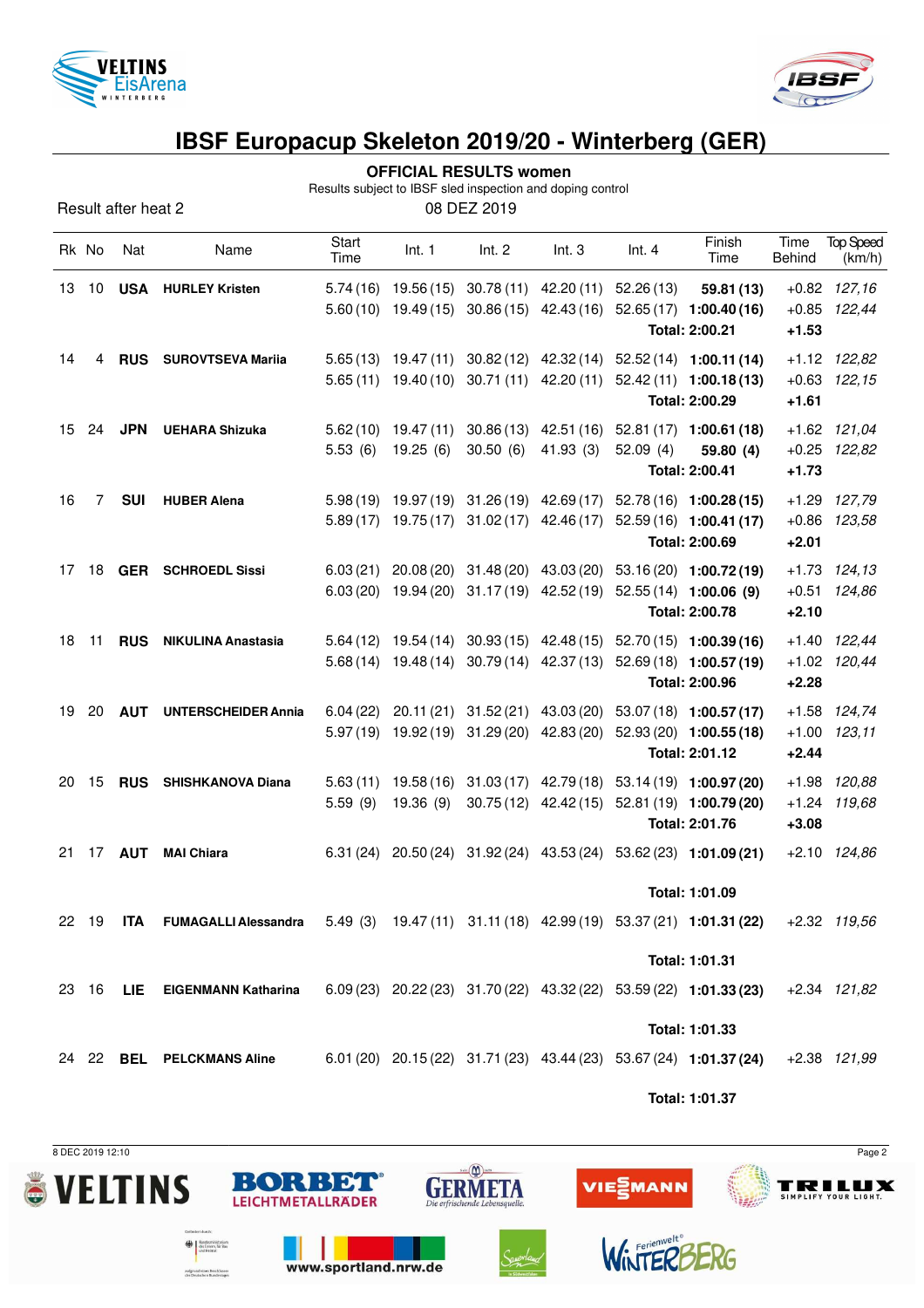



| Result after heat 2 |                |  |                                                                                  |                    | 08 DEZ 2019              |       |                                                       |                |                |                            |
|---------------------|----------------|--|----------------------------------------------------------------------------------|--------------------|--------------------------|-------|-------------------------------------------------------|----------------|----------------|----------------------------|
| Rk No               | Nat<br>Name    |  | Start<br>Time                                                                    | Int. 1<br>Int. $2$ |                          | Int.3 | Int.4                                                 | Finish<br>Time | Time<br>Behind | <b>Top Speed</b><br>(km/h) |
| <b>DNF</b>          | Did Not Finish |  | 24 sleds entered 24 sleds ranked 0 sleds disqualified<br><b>DSQ</b> Disqualified |                    | <b>DNS</b> Did Not Start |       | <b>DQB</b> Disqualified for unsportsmanlike behaviour |                |                |                            |

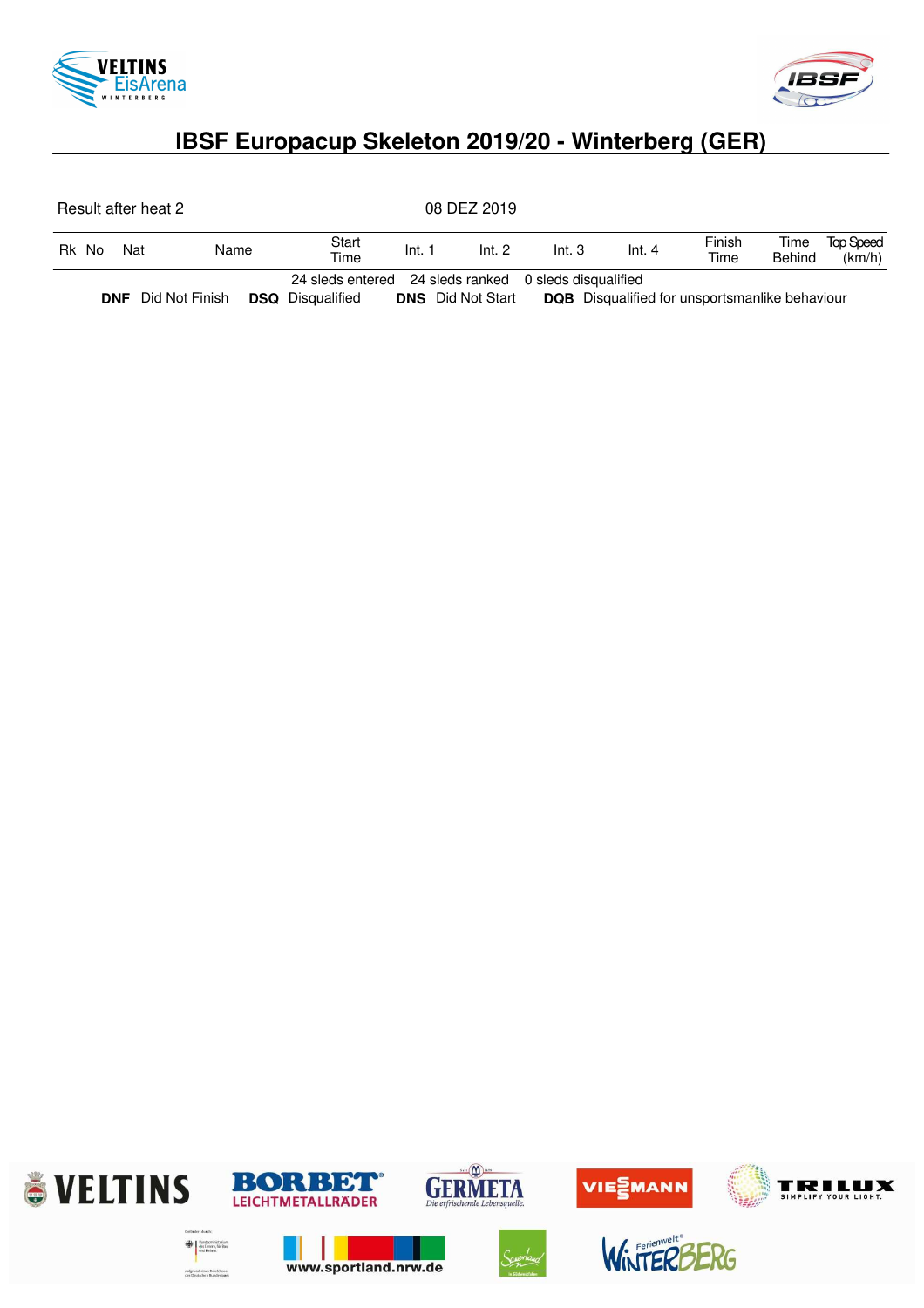**VELTINS-EisArena Winterberg**

#### **Speedliste**

Lauf 2 08.12.2019 BEGINN ZEIT :

| <b>BIB Name</b> |                            | <b>Nation Start-/Laufzeit</b> |                        |                               |     | Speed's in km/h |                |                |                |                  | <b>Start Höhe</b>                                    |  |  |
|-----------------|----------------------------|-------------------------------|------------------------|-------------------------------|-----|-----------------|----------------|----------------|----------------|------------------|------------------------------------------------------|--|--|
|                 | 15 SHISHKANOVA Diana       | <b>RUS</b>                    | 5.63(11)<br>5.59(9)    | 1:00.97(20)<br>1:00.79 (20)   |     |                 | 59,97<br>61,18 | 87,79<br>88,83 | 90,85<br>91,18 | 120,88<br>119,68 | <b>Bobstart Skeleton</b><br><b>Bobstart Skeleton</b> |  |  |
|                 | 18 SCHROEDL Sissi          | <b>GER</b>                    | 6.03(21)<br>6.03(20)   | 1:00.72(19)<br>1:00.06        | (9) |                 | 59,20<br>59,84 | 89,07<br>90,32 | 91,76<br>94,20 | 124,13<br>124,86 | <b>Bobstart Skeleton</b><br><b>Bobstart Skeleton</b> |  |  |
|                 | 24 UEHARA Shizuka          | <b>JPN</b>                    | 5.62(10)<br>5.53(6)    | 1:00.61(18)<br>59.80          | (4) |                 | 60,37<br>60,90 | 88,46<br>89,98 | 91,74<br>93,38 | 121,04<br>122,82 | <b>Bobstart Skeleton</b><br><b>Bobstart Skeleton</b> |  |  |
|                 | 20 UNTERSCHEIDER Annia AUT |                               | 6.04(22)<br>5.97 (19)  | 1:00.57(17)<br>$1:00.55$ (18) |     |                 | 59,38<br>59,80 | 89,10<br>89,11 | 93,24<br>93,11 | 124,74<br>123,11 | <b>Bobstart Skeleton</b><br><b>Bobstart Skeleton</b> |  |  |
|                 | 11 NIKULINA Anastasia      | <b>RUS</b>                    | 5.64(12)<br>5.68(14)   | 1:00.39(16)<br>$1:00.57$ (19) |     |                 | 60,03<br>60,59 | 88,79<br>89,49 | 92,83<br>91,85 | 122,44<br>120,44 | <b>Bobstart Skeleton</b><br><b>Bobstart Skeleton</b> |  |  |
|                 | 7 HUBER Alena              | SUI                           | 5.98(19)<br>5.89 (17)  | $1:00.28$ (15)<br>1:00.41(17) |     |                 | 59,47<br>60,16 | 89,62<br>89,86 | 92,96<br>93,16 | 127,79<br>123,58 | <b>Bobstart Skeleton</b><br><b>Bobstart Skeleton</b> |  |  |
|                 | 4 SUROVTSEVA Mariia        | <b>RUS</b>                    | 5.65(13)<br>5.65(11)   | 1:00.11(14)<br>1:00.18(13)    |     |                 | 60,49<br>60,93 | 89,26<br>89,54 | 93,08<br>92,77 | 122,82<br>122,15 | <b>Bobstart Skeleton</b><br><b>Bobstart Skeleton</b> |  |  |
|                 | 10 HURLEY Kristen          | <b>USA</b>                    | 5.74 (16)<br>5.60(10)  | 59.81 (13)<br>1:00.40(16)     |     |                 | 60,38<br>60,26 | 89,85<br>89,14 | 93,60<br>92,37 | 127,16<br>122,44 | <b>Bobstart Skeleton</b><br><b>Bobstart Skeleton</b> |  |  |
|                 | 8 LIUTIKOVA Alena          | <b>RUS</b>                    | 5.55(5)<br>$5.56$ (7)  | 59.64 (12)<br>1:00.11(11)     |     |                 | 60,96<br>60,97 | 89,82<br>89,89 | 93,69<br>92,58 | 123,96<br>121,08 | <b>Bobstart Skeleton</b><br><b>Bobstart Skeleton</b> |  |  |
|                 | 2 SCARPELLINI Elena        | <b>ITA</b>                    | 5.57(8)<br>5.58<br>(8) | 59.58 (11)<br>1:00.18(13)     |     |                 | 60,79<br>60,95 | 88,55<br>88,87 | 92,81<br>92,66 | 126,05<br>123,11 | <b>Bobstart Skeleton</b><br><b>Bobstart Skeleton</b> |  |  |
|                 | 9 RO Mystique              | <b>USA</b>                    | 5.47(2)<br>5.40<br>(1) | 59.48 (10)<br>1:00.27(15)     |     |                 | 61,19<br>60,61 | 89,87<br>88,50 | 93,51<br>92,15 | 124,30<br>121,13 | <b>Bobstart Skeleton</b><br><b>Bobstart Skeleton</b> |  |  |
|                 | 23 STAUB Hanna             | <b>GER</b>                    | 5.87(17)<br>5.83 (16)  | 59.44<br>$59.55$ (1)          | (9) |                 | 59,91<br>60,37 | 90,36<br>90,76 | 94,64<br>94,70 | 128,06<br>125,43 | <b>Bobstart Skeleton</b><br><b>Bobstart Skeleton</b> |  |  |
|                 | 5 ZUNTE Darta              | $_{\rm LAT}$                  | 5.67(14)<br>5.65(11)   | 59.39<br>59.92 (7)            | (8) |                 | 60,58<br>60,88 | 90,07<br>89,95 | 93,93<br>92,86 | 125,78<br>122,44 | <b>Bobstart Skeleton</b><br><b>Bobstart Skeleton</b> |  |  |
|                 | 13 TERAUDA Endija          | LAT                           | 5.61(9)<br>5.66 (13)   | 59.32 (7)<br>59.89            | (6) |                 | 60,68<br>60,52 | 89,77<br>90,17 | 94,06<br>93,89 | 125,47<br>122,03 | <b>Bobstart Skeleton</b><br><b>Bobstart Skeleton</b> |  |  |
|                 | 14 LI Yuxi                 | CHN                           | 5.42(1)<br>5.45(3)     | 59.26<br>59.85 (5)            | (6) |                 | 61,26<br>61,04 | 89,87<br>89,33 | 93,98<br>92,91 | 125,61<br>123,03 | <b>Bobstart Skeleton</b><br><b>Bobstart Skeleton</b> |  |  |

8.12.2019 Print Date Page 1











www.sportland.nrw.de

öerium<br>Verkim

aufgrund eines Beschlusse<br>des Deutschen Bundestant